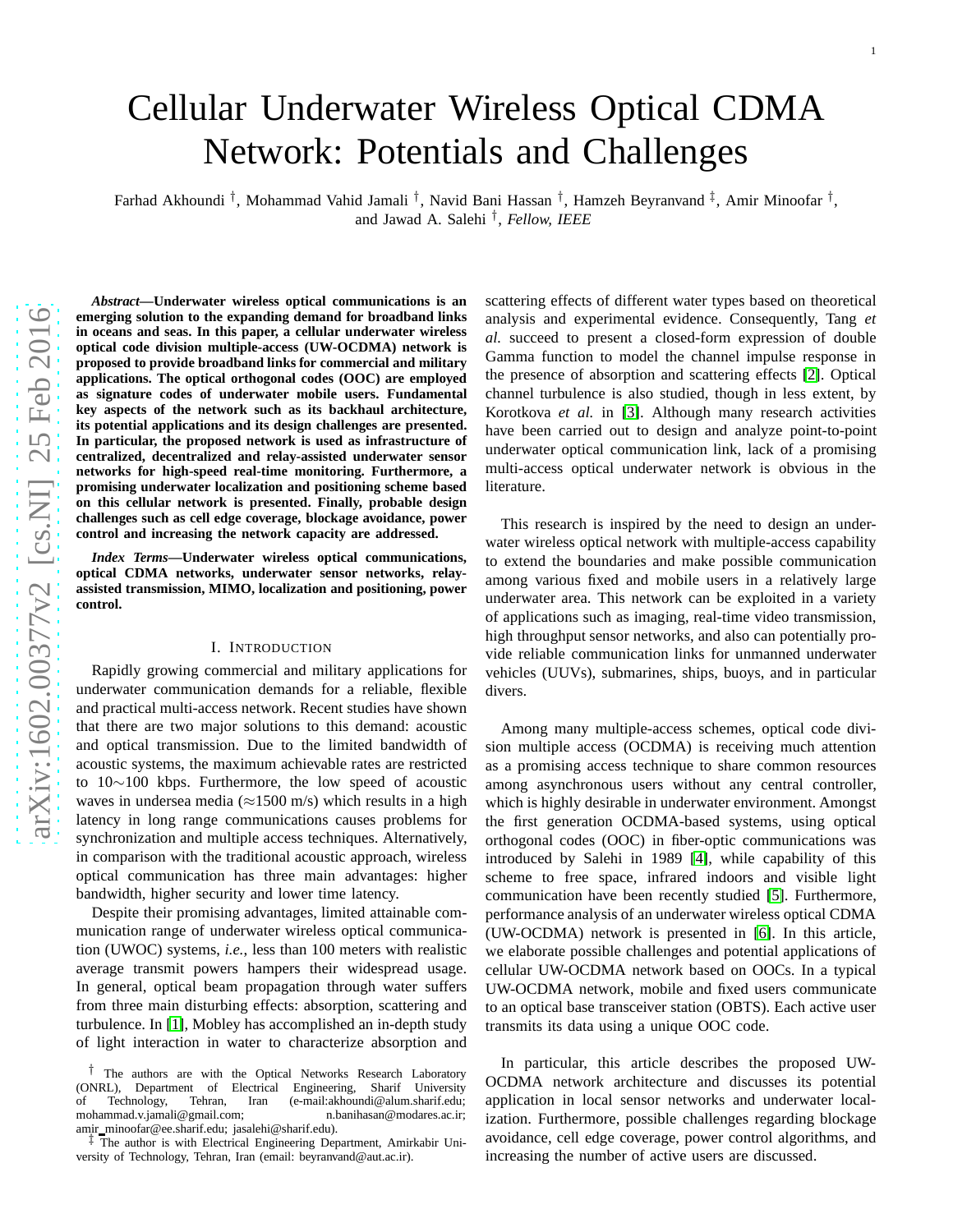

Fig. 1. The concept and geometry of the proposed cellular UW-OCDMA network with divers, submarines, and UUVs as mobile users.

# II. CELLULAR UW-OCDMA NETWORK ARCHITECTURE

The general concept and geometry of the cellular UW-OCDMA network is illustrated in Fig. 1, in which a set of omnidirectional OBTSs are placed in the center of a hexagonal cell to cover a larger underwater area; and there are a number of user transceivers, each having a pair of optical unidirectional transmitter and omnidirectional receiver. All OBTSs are interconnected together via fiber optic network which can be linked to an optical network controller (ONC). As such, we can expand the limited underwater optical communication range to a relatively much larger area.

#### *A. System Model Description*

The shape of the designed OBTS resembles a soccer ball which is created from twelve regular pentagonal and twenty regular hexagonal panels positioned in a spherical geometry. We place 60 LEDs on the junctions of this shape and 32 photodetectors on the center of its pentagonal and hexagonal panels. Therefore, the OBTS acts as an omnidirectional transceiver. In regards to the density of active underwater users and their required data rate an appropriate set of OOC signatures is generated and each code is assigned to each user. Using its unique signature code, each user spreads or encodes its data at the transmitter. On-off keying (OOK) signaling is exploited to modulate users' data using intensity modulation (IM) technique.

Nearby OBTS receives and photodetects active underwater users' signals. Based on the network topology, the received signal will be either despread by OOC codes at the OBTS, or again converted back to an optical signal by applying an electro-optic Mach-Zehnder modulator; and then the optical signal will be transmitted to the ONC via fiber optic network. In other words, an OBTS can play the role of either a dummy received and forward or an intelligent decode and forward relay. A location database should be designed at the ONC to register the location of mobile users (MUs) and decide to

which OBTS data must be forwarded. Backhaul architecture of the network will be discussed in more detail in subsection II-C.

An OOC is a sequence of "0" and "1", which is characterized by  $(F, W, \rho)$  where F is the code length, W is the code weight which determines the total number of ones in each codeword, and  $\rho$  is the maximum value of shifted autocorrelation and crosscorrelation [\[4\]](#page-10-3). The maximum number of OOC signatures  $(N_c)$  is limited by the well-known *Johnson upper bound* [\[4\]](#page-10-3) which restricts the total number of active MUs in our proposed cellular UW-OCDMA network.

#### *B. Channel Model Description*

In regards to the impairing effects of underwater channel on the proposed UW-OCDMA network, three major phenomena namely absorption, scattering and turbulence need to be considered. Absorption is due to photon energy loss as a result of interaction with water molecules or other particulates via a thermal process while scattering is deviation of photons from their original path as a result of encountering photons with particulates. Loss in energy caused by absorption and scattering can be characterized by absorption coefficient  $a(\lambda)$ and scattering coefficient  $b(\lambda)$ , respectively, with  $\lambda$  denoting the optical wavelength. According to the Beer's law, nonscattered optical beam experiences an exponential extinction with cumulative coefficient  $c(\lambda) = a(\lambda) + b(\lambda)$ . Optical turbulence, on the other hand, occurs due to the random variations of refractive index. These random variations in underwater medium mainly result from fluctuations in temperature and salinity and will cause fading on the received optical signal [\[3\]](#page-10-2).

It is popular in the literature to model the absorption and scattering effects based on Monte Carlo (MC) simulation. This approach results in a fading-free impulse response  $h_0(t)$ . For instance in [\[2\]](#page-10-1), Tang *et al.* presented a closed-form expression of double Gamma functions to model the channel impulse response in the presence of absorption and scattering effects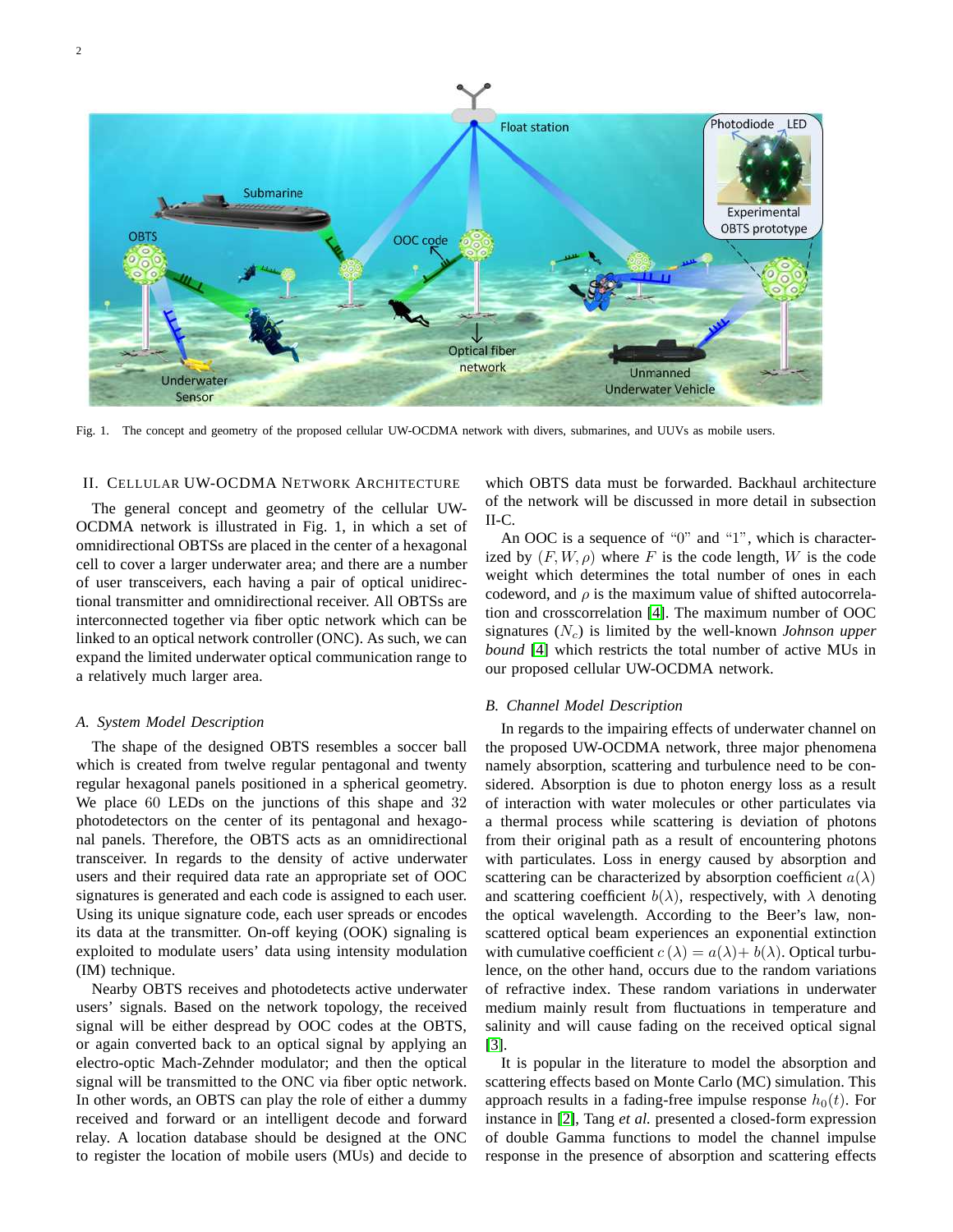for coastal and harbor water environments where attenuation length  $\tau = c(\lambda)L$  has relatively large values, in which L denotes the link range. The closed-form expression of the double Gamma function is;

$$
h_0(t) = C_1 \Delta t e^{-C_2 \Delta t} + C_3 \Delta t e^{-C_4 \Delta t}, (t \ge t_0)
$$
 (1)

where  $\Delta t = t - t_0$ , t is the time scale and  $t_0 = L/v$  is the propagation time which is the ratio of link range  $L$  over light speed v in water. The parameter set  $(C_1, C_2, C_3, C_4)$  in above equation can be computed from Monte Carlo simulation results using nonlinear least square criterion as;

<span id="page-2-0"></span>
$$
(C_1, C_2, C_3, C_4) = \operatorname{argmin}\left(\int [h_0(t) - h_{mc}(t)]^2 dt\right)
$$
 (2)

where  $h_0(t)$  is the double Gamma functions model in equation [\(2\)](#page-2-0),  $h_{mc}(t)$  is the Monte Carlo simulation results of impulse response, and argmin(.) is the operator to return the argument of the minimum [\[2\]](#page-10-1).

To characterize turbulence effects, the authors in [\[7\]](#page-10-6) have considered a positive multiplicative fading coefficient. In weak oceanic turbulence scenario, the fading coefficient can be modeled with log-normal distribution as;

$$
f_{\tilde{h}}\left(\tilde{h}\right) = \frac{1}{2\tilde{h}\sqrt{2\pi\sigma_x^2}} \exp\left(-\frac{\left(\ln\left(\tilde{h}\right) - 2\mu_x\right)^2}{8\sigma_x^2}\right) \tag{3}
$$

where  $\mu_x$  and  $\sigma_x^2$  are, respectively, the mean and variance of the Gaussian distributed log-amplitude factor  $x = \frac{1}{2} \ln(\tilde{h})$ . To ensure that the fading coefficient conserves the energy, we normalize fading amplitude such that  $\mathbb{E}[h] = 1$ , which implies  $\mu_x = -\sigma_x^2$ . It can be shown that variance of log-amplitude factor  $\sigma_x^2$  is related to the scintillation index of propagating signal  $\sigma_{\bar{f}}^2$  as  $\sigma_x^2 = \frac{1}{4} \ln(\sigma_{\bar{f}}^2 + 1)$ . Therefore, having scintillation index  $\sigma_x^2$  can be obtained for weak oceanic turbulence [\[8\]](#page-10-7). As a result the overall channel impulse response can be modeled as  $h(t) = \tilde{h}h_0(t)$ .

It has been shown in [\[1\]](#page-10-0) that absorption and scattering have the lowest effect at the wavelength interval 400 nm  $< \lambda$ 530 nm which span on the blue/green region of the visible light spectrum. In our proposed architecture, in order to reduce backscattered light of the OBTS's optical transmitters on its receivers we have chosen green LEDs with central wavelength of 532 nm for OBTS, blue LEDs with central wavelength of 450 nm for users, and appropriate optical filters to pass only the desirable range of wavelengths.

# *C. Proposed Backhaul Architecture*

In the this subsection, the proposed backhaul architecture for underwater cellular network is discussed. Generally, two approaches are considered to interconnect OBTSs, namely centralized and decentralized. In centralized backhaul architecture, all OBTSs are connected to a central ONC, which is responsible to perform traffic forwarding among OBTSs. In Fig. 2(a), topology of the proposed architecture is illustrated. In ONC database, the serving OBTS of each MU is recorded, thereby ONC interconnects MUs located in different OBTSs, as shown in Fig. 2(b). The ONC's database is updated based on

the OBTS feedbacks after any changes in their MU association table (MU-AT). MU-AT contains the list of all MUs served by an OBTS and is updated after registration/elimination of MUs.

In Fig. 2(c), the architecture of decentralized backhaul architecture is depicted. We note that in the decentralized backhaul architecture, each OBTS has an interface executing routing and traffic forwarding functionalities among OBTSs. Furthermore, a signaling protocol is used to distribute MU-ATs over the backhaul network. Each OBTS notifies its updated MU-AT to other OBTSs by broadcasting its MU-AT via a signaling packet. The header of the signaling packet contains packet type, source ID, and packet number, as depicted in Fig. 2(d). This packet is flooded in the network, *i.e.*, each intermediate node broadcasts the received signaling packets to all its ports, thereby all OBTSs obtain the location information of MUs. It is worth noting that intermediate nodes record the packet number of signaling packets in order to prevent broadcasting a signaling packet two times and further to avoid unstable packet flooding.

In decentralized architecture, in addition to database of MUs location, a routing table (RT) is necessary to send traffic between OBTSs. Each node discovers its neighbors by sending Hello packets, whereby neighbors respond the Hello packets by sending their OBTS ID. Then, information of neighbor OBTSs are recorded in neighboring table (NT). In order to discover the whole network topology each node broadcasts its NT periodically. By considering backhaul topology, each OBTS uses Dijkstra shortest path algorithm to compute its routing paths toward all other OBTSs, thereby its RT is completed by determining the output port number for each destination node. Figure 2(e) illustrates different databases of  $OBTS<sub>2</sub>$  in the decentralized architecture shown in Fig. 2(c).

#### III. POTENTIAL APPLICATIONS

Besides the main purpose of the cellular UW-OCDMA network, which is providing a reliable and flexible communication link for underwater mobile users in a relatively large area, there are yet many other potential applications which can exploit this infrastructure by adding minor complexity to the network. In the following subsections, two major secondary applications of the network are discussed.

#### *A. Underwater Optical Sensor Network*

Underwater sensor networks will find critical roles in investigating climate change, disaster prevention (e.g., tsunami), in monitoring biological, biogeochemical, evolutionary and ecological changes in the sea, ocean and lake environments, in pollution monitoring, and in helping to control and maintain oil production facilities. Underwater observation can be carried out with either sensors mounted on the see floor or UUVs equipped with sensors as shown in Fig. 3(a).

*1) Centralized underwater optical sensor networks:* In the centralized sensor network based on UW-OCDMA, each sensor employs its assigned OOC to encode and transmit its measured data to the nearby OBTS which may be located relatively far away from them. Communicating directly with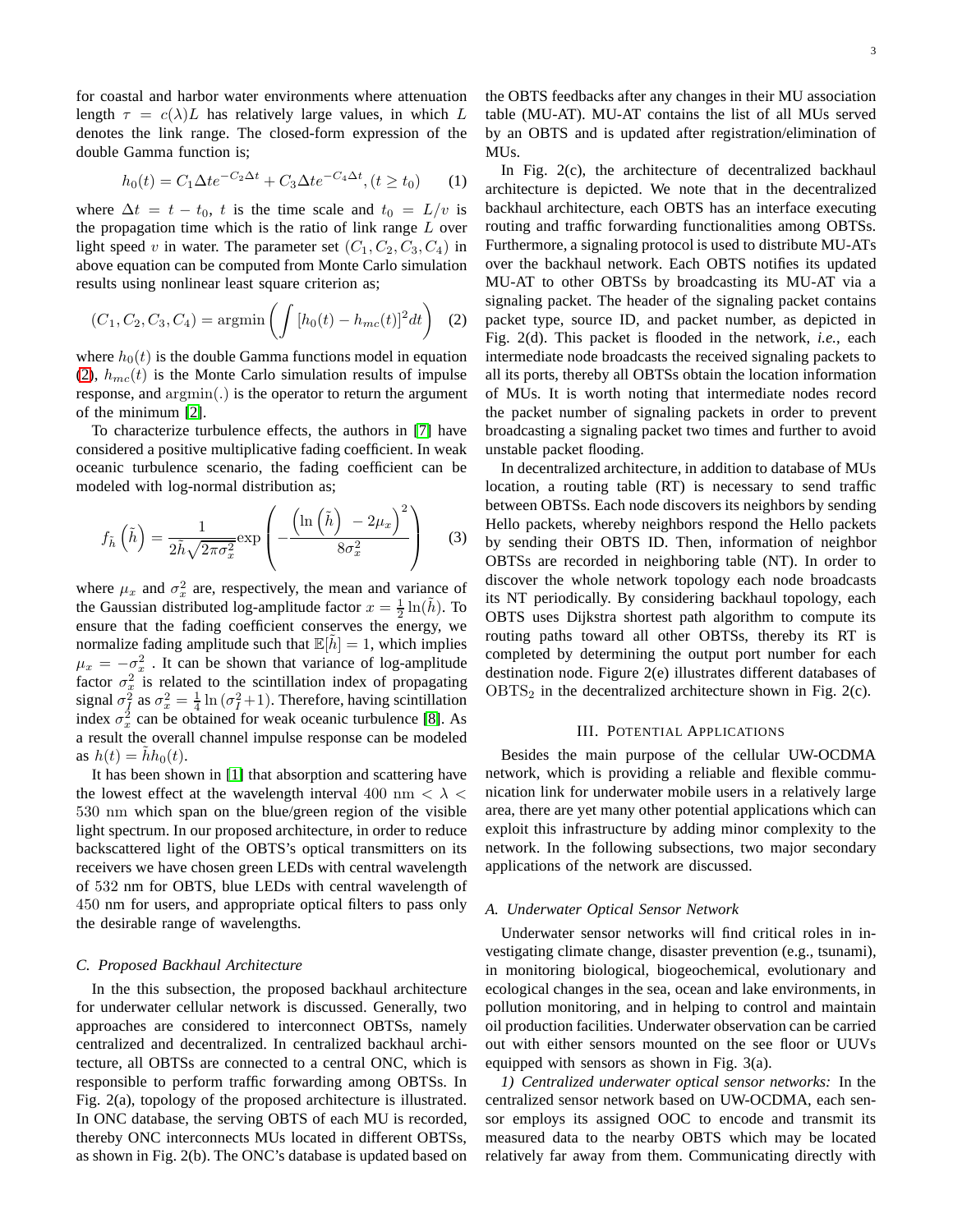

Fig. 2. (a) An illustrative example of the centralized backhaul architecture; (b) MUs location database used in ONC; (c) an illustrative example of the decentralized backhaul architecture; (d) packet format in decentralized architecture; (e) databases corresponding to OBTS2 such as MU-TA, NT, and RT in the decentralized architecture.



Fig. 3. Potential applications of cellular UW-OCDMA network: (a) underwater optical sensor networks (centralized and distributed); (b) underwater localization based on TDOA scheme; (c) underwater localization based on RSS scheme.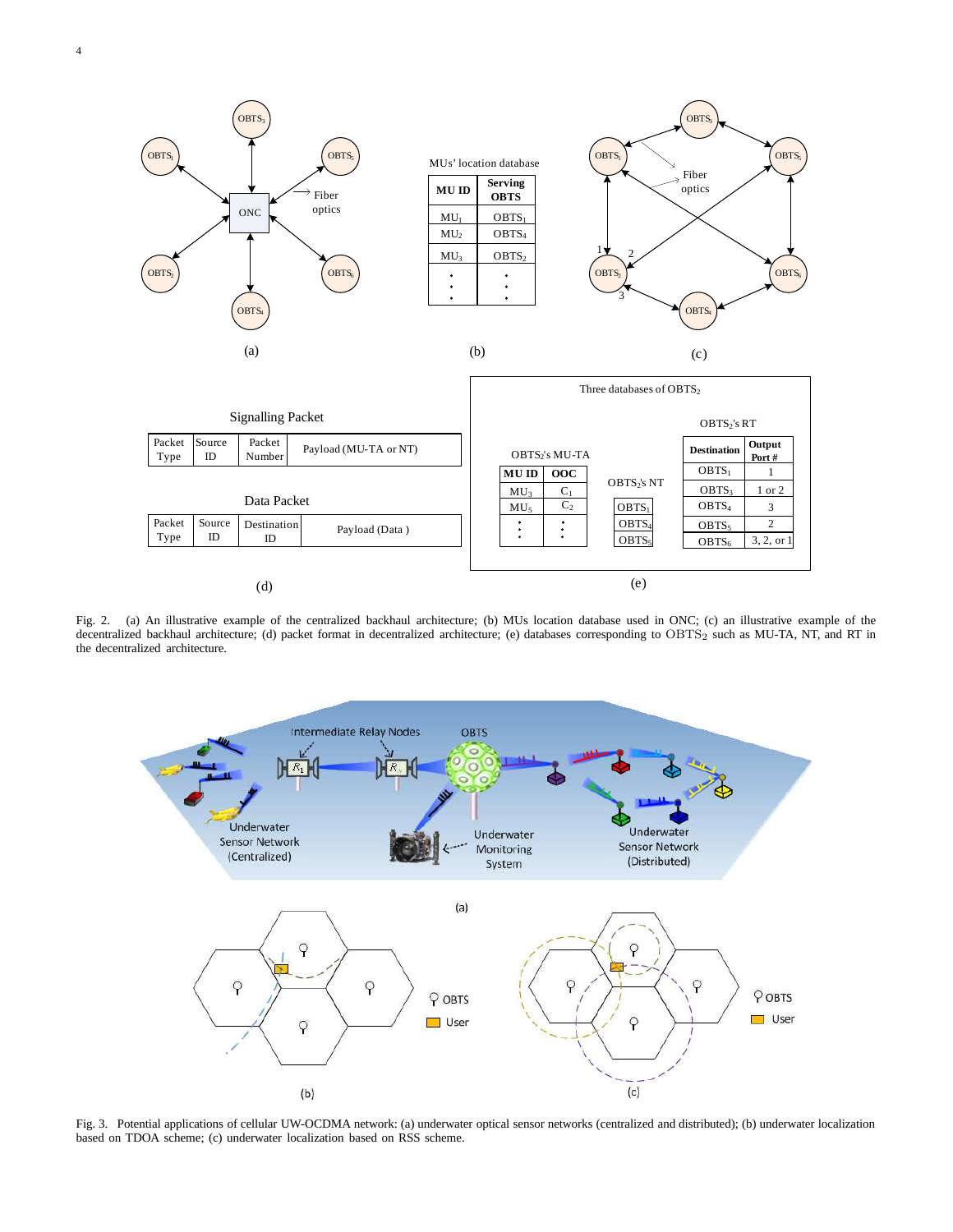the OBTS is practically impossible for these little batterypowered sensors. To overcome this issue, we can insert one or more relays in a serial configuration to collect sensors' data from a shorter distance. In other words, serial relaying is an attractive candidate for broadening communication coverage for limited-power transmitters. Furthermore, since degrading effects of absorption, scattering and turbulence rapidly increase with the communication distance, serial relaying or multihop transmission can be employed to considerably mitigate the channel impairments. Although different schemes such as decode-and-forward (DF) can be applied, to simplify relays structure, chip detect-and-forward (CDF) algorithm, which is a promising technique in OOC-based OCDMA systems, can be adopted in relay nodes. In this scheme, the relay node first decides on the presence or absence of each chip; and then forwards the detected chip to the OBTS for further analysis [\[9\]](#page-10-8). Note that the first relay  $R_1$ , has relatively wide field of view (FOV) to receive optical signals from all sensors; therefore, CDF process in this node is affected by multiple access interference (MAI). However, exploiting chip level detector with hard limiter can substantially reduce this interference [\[10\]](#page-10-9).

In order to analyze the end-to-end BER of relay-assisted UW-OCDMA network, we assume that the transmitted bit is "1" if all detected chips are "ON" and otherwise we recognize "0" as the transmitted data bit [\[10\]](#page-10-9). Furthermore, we assume that ISI has a negligible effect on the system performance [\[7\]](#page-10-6). In this case, conditional error probabilities when bits "0" and "1" are sent can respectively be characterized as follows;

$$
P_{be}(1|0,l,\vec{\alpha},\bar{H}) = \prod_{q=1}^{W} P_{ce-e2e}^{(q)}(1|0,l,\vec{\alpha},\bar{H}),
$$
\n(4a)

$$
P_{be}(0|1, l, \vec{\alpha}, \bar{H}) = 1 - \prod_{q=1}^{W} \left[ 1 - P_{ce-e2e}^{(q)}(0|1, l, \vec{\alpha}, \bar{H}) \right], (4b)
$$

in which  $\bar{H}$  is the fading coefficients vector and  $\vec{\alpha}$  =  $(\alpha_1, \alpha_2, ..., \alpha_W)$  is the interference pattern occurred on the pulsed mark chips of the first user's OOC, where  $\alpha_q$  is the number of interferences on the  $q$ th pulsed mark chip of the desired user's OOC. Besides,  $l$  is the total number of interferences that occurred on all chips of the desired user, i.e.,  $l = \sum_{q=1}^{W} \alpha_q$ . Moreover,  $P_{ce-e2e}^{(q)}(1|0, l, \vec{\alpha}, \vec{H})$  and  $P_{ce-e2e}^{(q)}(0|1,l,\vec{\alpha},\vec{H})$  are conditional end-to-end chip error rates on the qth transmitted chip of the desired user for "OFF" and "ON" states, and can respectively be calculated as follows [\[7\]](#page-10-6);

<span id="page-4-1"></span>
$$
P_{ce-e2e}^{(q)}(1|0,l,\vec{\alpha},\bar{H}) = 1 - \prod_{i=1}^{N+1} \left[ 1 - P_{ce-i}^{(q)}(1|0,l,\vec{\alpha},\tilde{h}^{(i)}) \right], (5a)
$$

$$
P_{ce-e2e}^{(q)}(0|1,l,\vec{\alpha},\bar{H}) = 1 - \prod_{i=1}^{N+1} \left[ 1 - P_{ce-i}^{(q)}(0|1,l,\vec{\alpha},\tilde{h}^{(i)}) \right], (5b)
$$

where  $\tilde{h}^{(i)}$  is the *i*th hop fading coefficient and N is the number of intermediate relays. Based on Eqs. [\(4\)](#page-4-0) and [\(5\)](#page-4-1), we should first determine the chip error rate (CER) of each intermediate hop for "OFF" and "ON" states, i.e.,  $P_{ce-i}^{(q)}(1|0,l,\vec{\alpha},\tilde{h}^{(i)})$  and  $P_{ce-i}^{(q)}(0|1,l,\vec{\alpha},\tilde{h}^{(i)})$ , respectively.

Since chip detection process during uplink transmission to the first relay is affected by MAI, CER analysis for the uplink transmission to the first relay differs from the other hops CER analysis. Assuming the negligibility of signal-dependent shot noise and considering all users with the same chip power of

 $P_c$  and all additive noise components, i.e., background light, dark current and thermal noise with Gaussian distribution [\[11\]](#page-10-10), [\[12\]](#page-10-11), the integrated current of the first relay's receiver during uplink transmission can be expressed as follows;

$$
\overrightarrow{y_1} = \left(y_1^{(1)}, \dots, y_1^{(q)}, \dots, y_1^{(W)}\right) \n= RP_cT_c\left[\tilde{h}_{1,1}^{(1)}b_0^{(1)}L_{1,1}^{(1)}\overrightarrow{u_1} + \overrightarrow{\beta}^{(I)}\right] + \overrightarrow{v_1},
$$
\n(6)

in which  $T_c$  is the chip duration time and  $R = \eta q/hf$  is the photodetector's responsivity, where  $\eta$ , q, h, and f are the photodetector's quantum efficiency, electron's charge, Planck's constant and the optical frequency, respectively.  $\tilde{h}_{1,1}^{(1)}$  and  $L_{1,1}^{(1)}$  are the fading coefficient and the aggregated channel loss (due to absorption and scattering effects) of the first hop from the desired user to the first relay, respectively; and  $\vec{u} = (1, 1, ..., 1)$  is a W-dimensional all-one vector. Moreover,  $\overrightarrow{\beta}^{(I)}$  is a vector with length W where its qth element  $\beta_q^{(I)}$  is the weighted sum of  $\alpha_q$  independent lognormal RVs, corresponding to the sum of interfering users' fading coefficients, i.e.,  $\beta_q^{(I)} = \sum_{n \in \Lambda_q} L_{n,1}^{(1)} \tilde{h}_{n1}^{(1)}$  in which  $\tilde{h}_{n1}^{(1)}$  and  $L_{n,1}^{(1)}$  are respectively the fading coefficient and the aggregated channel loss of the first hop from the *n*th user to the first relay, and  $\Lambda_q$  specifies the set of  $\alpha_q$  interfering users on the qth chip. Additionally,  $\vec{v}_1 = (v_1^{(1)}, ..., v_1^{(q)}, ..., v_1^{(W)})$ is a vector with  $W$  uncorrelated Gaussian distributed elements each with mean zero and variance  $\sigma_{T_c}^2$  corresponding to the integrated combined noise components over  $T_c$  seconds [\[11\]](#page-10-10).

<span id="page-4-0"></span>Assuming the availability of perfect channel state information  $(CSI)^1$  $(CSI)^1$ , the receiver adopts its threshold value as  $\Theta_T = RP_cT_c\tilde{h}_{1,1}^{(1)}L_{1,1}^{(1)}/2$  for chip detection process. Therefore, the first hop's CER during uplink transmission can be obtained as follows;

$$
P_{ce-1}^{(q,ul)}(1|0, l, \vec{\alpha}, \tilde{h}_{11}^{(1)}, \beta_q^{(I)})
$$
  
= 
$$
\Pr\left(y_1^{(q)} > \Theta_T | b_0^{(1)} = 0, l, \vec{\alpha}, \tilde{h}_{11}^{(1)}, \beta_q^{(I)}\right)
$$
  
= 
$$
\Pr\left(v_1^{(q)} > \Theta_T - RP_cT_c\beta_q^{(I)}|l, \vec{\alpha}, \tilde{h}_{11}^{(1)}, \beta_q^{(I)}\right)
$$
  
= 
$$
Q\left(\frac{RP_cT_c\left[\tilde{h}_{1,1}^{(1)}L_{1,1}^{(1)}/2 - \beta_q^{(I)}\right]}{\sigma_{T_c}}\right),
$$
(7)

<span id="page-4-4"></span><span id="page-4-3"></span>
$$
P_{ce-1}^{(q,ul)}(0|1, l, \vec{\alpha}, \tilde{h}_{11}^{(1)}, \beta_q^{(I)})
$$
  
= 
$$
Q\left(\frac{RP_cT_c\left[\tilde{h}_{1,1}^{(1)}L_{1,1}^{(1)}/2 + \beta_q^{(I)}\right]}{\sigma_{T_c}}\right), \quad (8)
$$

where  $Q(x) = (1/\sqrt{2\pi}) \int_x^{\infty} \exp(-y^2/2) dy$  is the Gaussian-Q function.

<span id="page-4-2"></span> $1$ This is a feasible assumption due to the large coherence time of the channel (on the order of  $10^{-5}$  to  $10^{-2}$  seconds [\[13\]](#page-10-12)).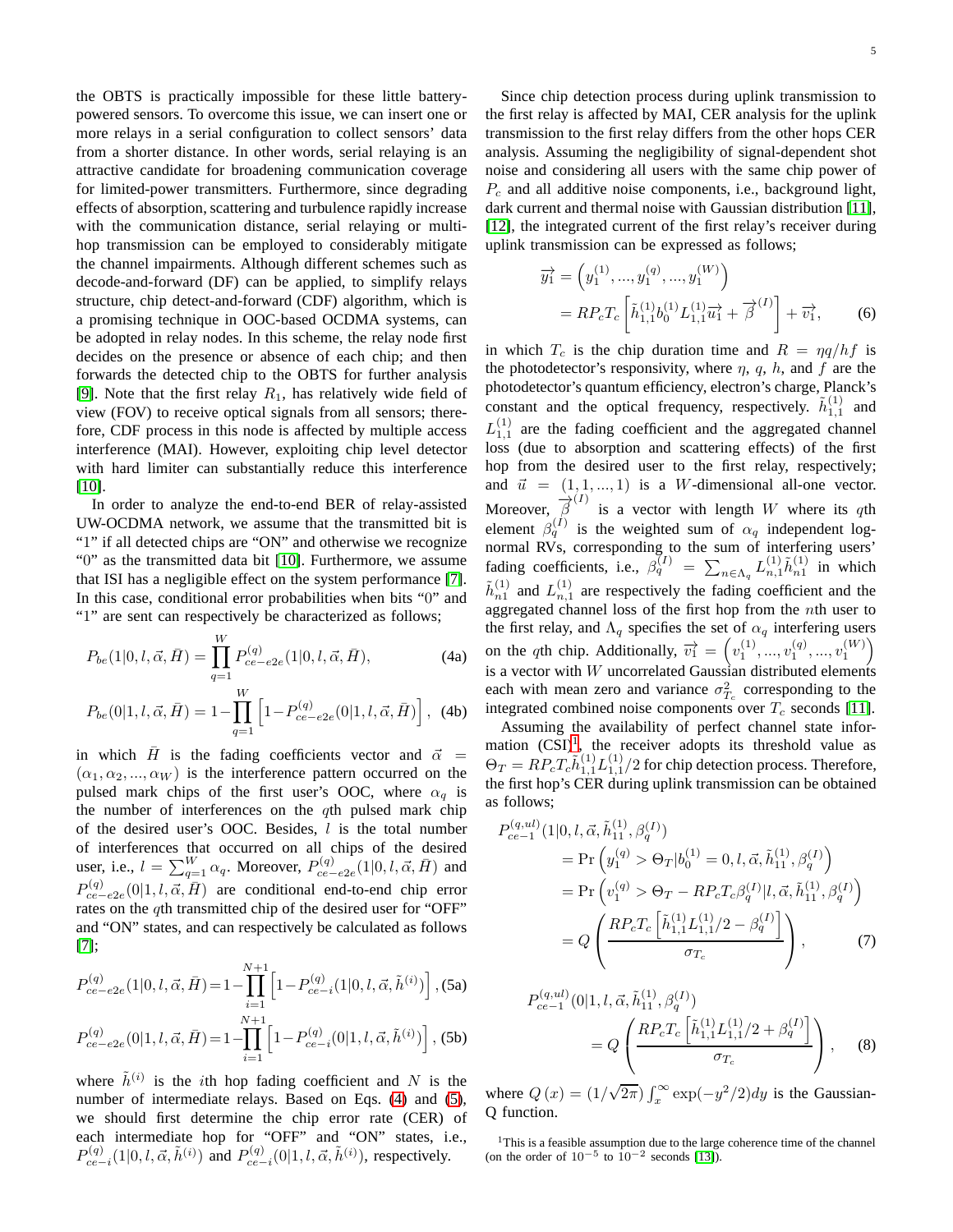

Fig. 4. Analytical and simulation results for uplink and downlink BER of the underwater optical network employing multi-hop transmission in clear ocean channel.  $N$  denotes the number of equidistant intermediate relays and simulation parameters are chosen as follows: extinction coefficient  $c = 0.151$  m<sup>-1</sup>, number of users = 5, end-to-end distance  $r_0 = 90$  m, bit rate  $R_b = 2$  Mbps, OOC code length  $F = 50$ , OOC code weight  $W = 3$ , OOC's maximum cross-and autocorrelation  $\rho = 1$ , log-amplitude variance of fading  $\sigma_x^2 = 0.17$  (in a 90 m link) and effective diameter of receiver aperture  $D_0 = 20$  cm.

For the other hops, either during uplink or downlink transmission, MAI does not affect the chip detection process. Moreover, MAI of the synchronous downlink transmission can be eliminated when the number of concurrent users satisfy the condition  $M < \frac{F}{W^2} + 1$  [\[14\]](#page-10-13). Therefore, CERs of the remaining hops of uplink transmission as well as all hops of downlink transmission can similar to Eqs. [\(7\)](#page-4-3) and [\(8\)](#page-4-4) be obtained as follows;

$$
P_{ce-q}^{(\text{MAI-free})}(1|0,\tilde{h}^{(i)}) = P_{ce-q}^{(\text{MAI-free})}(0|1,\tilde{h}^{(i)})
$$

$$
= Q\left(\frac{R P_c T_c \tilde{h}^{(i)} L^{(i)}}{2\sigma_{T_c}}\right), \qquad (9)
$$

in which  $L^{(i)}$  is the *i*th hop aggregated channel loss. Finally, [\(7\)](#page-4-3)-[\(9\)](#page-5-0) can be applied to [\(5\)](#page-4-1) to obtain the end-to-end conditional CERs and the result can then be applied to [\(4\)](#page-4-0) to achieve both the up-and downlink end-to-end conditional BERs of relay-assisted UW-OCDMA network. Moreover, the final BER can similar to [\[7\]](#page-10-6) be obtained by averaging over fading coefficients and interfering patterns.

Figure 4 shows the the end-to-end BER of relay-assisted UW-OCDMA network for both up-and downlink transmissions. As it can be seen, MAI limits the uplink transmission BER to a predetermined bound [\[7\]](#page-10-6) while the absence of MAI allows the downlink BER to monotonically decrease with increases on the transmitted power. Moreover, beneficial application of multi-hop transmission is obvious from theses figures; as the number of intermediate relays increases the end-to-end system performance considerably improves.

*2) Distributed underwater optical sensor networks:* Distributed sensor network is a collection of mobile and fixed sensors each of which has sensing, receiving, transmitting and computing capabilities. Such networks are capable of self-deployment; *i.e.*, starting from some compact initial configuration, the nodes in the network can spread out such that the area covered by the network is maximized. In this scheme, the OOC-encoded data produced by a source sensor is relayed with intermediate sensors until it reaches the OBTS. Deployment of these sensors in our UW-OCDMA network eliminates the need for intermediate relay nodes, but increases the complexity of the sensors' structure.

The cellular UW-OCDMA network can also be designed to be compatible with developed underwater acoustic sensor networks. Underwater acoustic communication suffers from inherently limited bandwidth, severe multi-path and fading, and considerable propagation delay. However, acoustic wave propagates tens of kilometers in underwater medium. Therefore, underwater acoustic sensors can be deployed in our network far away from OBTSs. In this regard, we need to design an acoustic-to-optical converter to make the communication possible.

# *B. Underwater Localization*

Global positioning system (GPS) receivers are widely used in terrestrial area to determine the location of a mobile user. However, this is not possible in underwater medium since GPS signals do not propagate through water. The infrastructure of the proposed cellular UW-OCDMA network can be used as a promising alternative to GPS; since the OBTSs are placed at pre-determined locations, they can serve as anchor (reference) nodes. According to the range-based localization method, the underwater MU needs to, first, estimate its distances from each OBTS in its communication range. And then estimate its position, using methodologies based on the intersection of various circles centered at each OBTS with radii corresponding to the distance measurements. Several techniques such as received signal strength (RSS), angle of arrival (AOA), time of arrival (TOA) and time difference of arrival (TDOA) are presented and investigated in terrestrial networks to estimate the MU's distance from the reference nodes [\[15\]](#page-10-14). In the following, we discuss RSS and TDOA as two promising schemes in our UW-OCDMA network and will elaborate RSS technique in more details.

<span id="page-5-0"></span>In TDOA technique, the MU's position is estimated based on the difference between TOAs from several OBTSs. Once the MU detects a signal from an OBTS, it waits for another signal from a different OBTS (with different ID) and measures the difference between these two TOAs. As shown in Fig. 3(b), the locations of the points with a constant time difference (constant distance difference) are hyperbolic lines with two OBTSs as the focal points. The differences in receiving time of signals from three nodes result into two independent hyperbolas that their cross point is the location of the MU. Note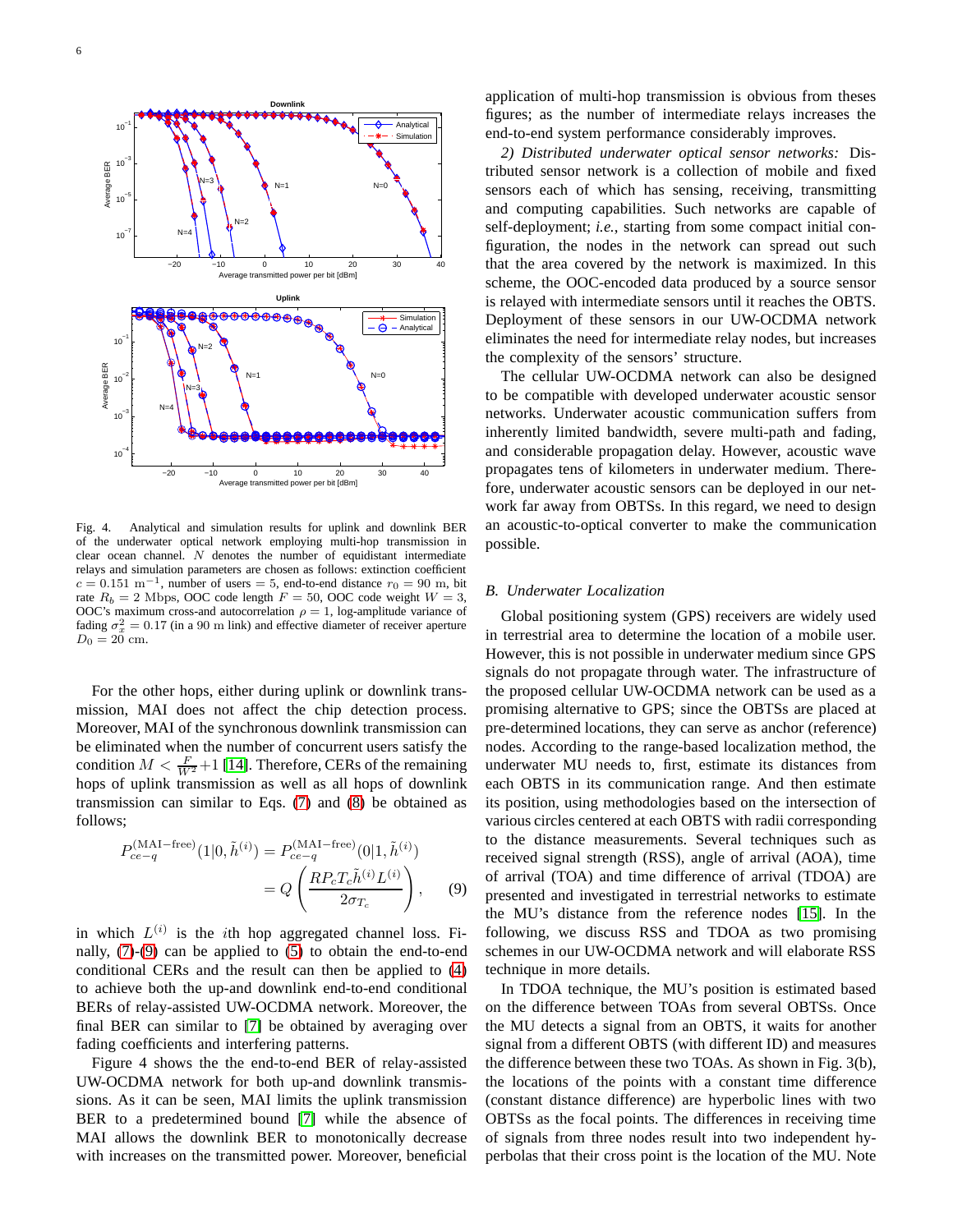that this technique requires precise synchronization between all OBTSs and a high resolution clock to measure the time difference.

According to the RSS scheme, the distance is estimated based on the attenuation introduced by the propagation of the signal from OBTSs to MU. As shown in Fig. 3(c), the underwater MU compares the received signals from at least three OBTSs to identify its location. Each level indicates a circle around the corresponding reference node and the cross section of three of such circles specifies the location of the user. Since almost all receivers can estimate the level of received signal, RSS does not need extra devices or modules, which makes it a low cost method. However, a precise channel model is required for an accurate distance estimation using the relation between distance and attenuation behavior. In order to eliminate random nature of the received signal due to the optical channel turbulence, we can average the received signal over a period of time larger than the channel coherence time.

In the following, the expressions to estimate the first user's position based on RSS scheme are driven. The integrated current at the first user's receiver  $y_{(i,1)}$  is considered as a measure of signal strength;

$$
y_{(i,1)} = RP_{t,avg} T_s \tilde{h}_{(i,1)} L(d_{(i,1)}) + v_1, \tag{10}
$$

where  $R = \frac{\eta q}{hf}$  is the photodetector's responsivity.  $P_{t,avg}$ and  $T<sub>s</sub>$  denote average power and time duration of the localization signal transmitted by OBTS, respectively.  $\tilde{h}_{(i,1)}$ and  $L(d_{(i,1)})$  represent log-normal fading coefficient and the aggregated channel loss (due to absorption and scattering effects) associate with the channel between the ith OBTS and the first user, respectively.  $v_1$  is a zero mean Gaussian random variable corresponding to the integrated combined noise components over  $T_s$  seconds at the first user's receiver.

The above expression shows the integrated current at first user's receiver result from *i*th OBTS localization signal as a function of distance between user and OBTS,  $d_{(i,1)}$ . However, in RSS method, we need to obtain user's distance in terms of the received signal strength. Having known some pairs of  $(y_{(i,1)}, d_{(i,1)})$  from Monte Carlo simulation or experimentally measurements, a polynomial function can be fitted to obtain an estimate of  $d_{(i,1)}$  in terms of a given  $y_{(i,1)}$  as follows;

$$
\hat{d}_{(i,1)} = b_0 + b_1 \cdot y_{(i,1)} + b_2 \cdot y_{(i,1)}^2 + \cdots + b_M \cdot y_{(i,1)}^M, \quad (11)
$$

in which coefficients  $(b_0, b_1, \ldots, b_M)$  can be found using minimum mean square error (MMSE) method. Therefore, based on the estimated user's distances from neighboring OBTSs  $\{\hat{d}_{(i,1)}\}_{i=1}^{N_{neig}}$ , we need to approximate the user's position  $(x_u, y_u)$  in a two dimensional coordinate. For the sake of simplicity, it is assumed that the first OBTS has been located at the origin of the coordinate, i.e.,  $(0, 0)$ , and the rest of OBTSs are considered to be located at  $(x_i, y_i)$ . Note that we can always move the origin of the coordinator to the first OBTS position to satisfy this assumption. Therefore, the actual distance of the first user from OBTSs will be;

$$
d_{(1,1)}^{2} = x_{u}^{2} + y_{u}^{2} d_{(i,1)}^{2}
$$
  
=  $(x_{i} - x_{u})^{2} + (y_{i} - y_{u})^{2}$ ,  $i = 2, 3, ..., N_{neig}$  (12)



Fig. 5. Simulation results of the proposed underwater localization based on RSS algorithm. The Monte Carlo simulation is used to model a pure sea water channel with extinction coefficient of  $c = 0.043 \text{ m}^{-1}$ . The cell radius and log-amplitude variance of fading are considered to be  $r_0 = 50$  m and  $\sigma_x^2 = 0.1$ , respectively.

By subtracting  $d_{(1,1)}$  from  $d_{(i,1)}$ , we have;

$$
d_{(i,1)}^2 - d_{(1,1)}^2
$$
  
=  $x_i^2 + y_i^2 - 2x_ix_u - 2y_iy_u$ ,  $i = 2, 3, ..., N_{neig}$  (13)

Then, defining  $r_i^2 = x_i^2 + y_i^2$ , the above expression can be written in a matrix form as  $Cx = D$ , where;

$$
\mathbf{C} = \left( \begin{array}{ccc} x_2 & y_2 \\ x_3 & y_3 \\ \vdots & \vdots \\ x_{N_{neig}} & y_{N_{neig}} \end{array} \right), \tag{14}
$$

$$
\mathbf{D} = \frac{1}{2} \begin{pmatrix} r_2^2 & -d_{(2,1)}^2 & +d_{(1,1)}^2\\ r_3^2 & -d_{(3,1)}^2 & +d_{(1,1)}^2\\ \vdots & \vdots & \vdots\\ r_{N_{neig}}^2 - d_{(N_{neig,1})}^2 + d_{(1,1)}^2 \end{pmatrix}, \qquad (15)
$$

$$
x = \begin{pmatrix} x_u\\ y_u \end{pmatrix}, \qquad (16)
$$

<span id="page-6-0"></span>Therefore, substituting  $d_{(i,1)}$  with  $d_{(i,1)}$ , the linear-least-square (LLS) solution for the estimated position of the first user can be written as;

<span id="page-6-1"></span>
$$
\hat{x} = \left(\mathbf{C}^T \mathbf{C}\right)^{-1} \mathbf{C}^T \mathbf{D},\tag{17}
$$

From this matrix form, it is implied that in order to estimate the user's position, we need to know the distance of the user from at least three neighboring OBTSs. However, the contribution of more OBTSs will result in less estimation error.

Figure 5 shows the simulation results for positioning accuracy of the proposed underwater localization based on RSS algorithm in a pure sea water. In this simulation, the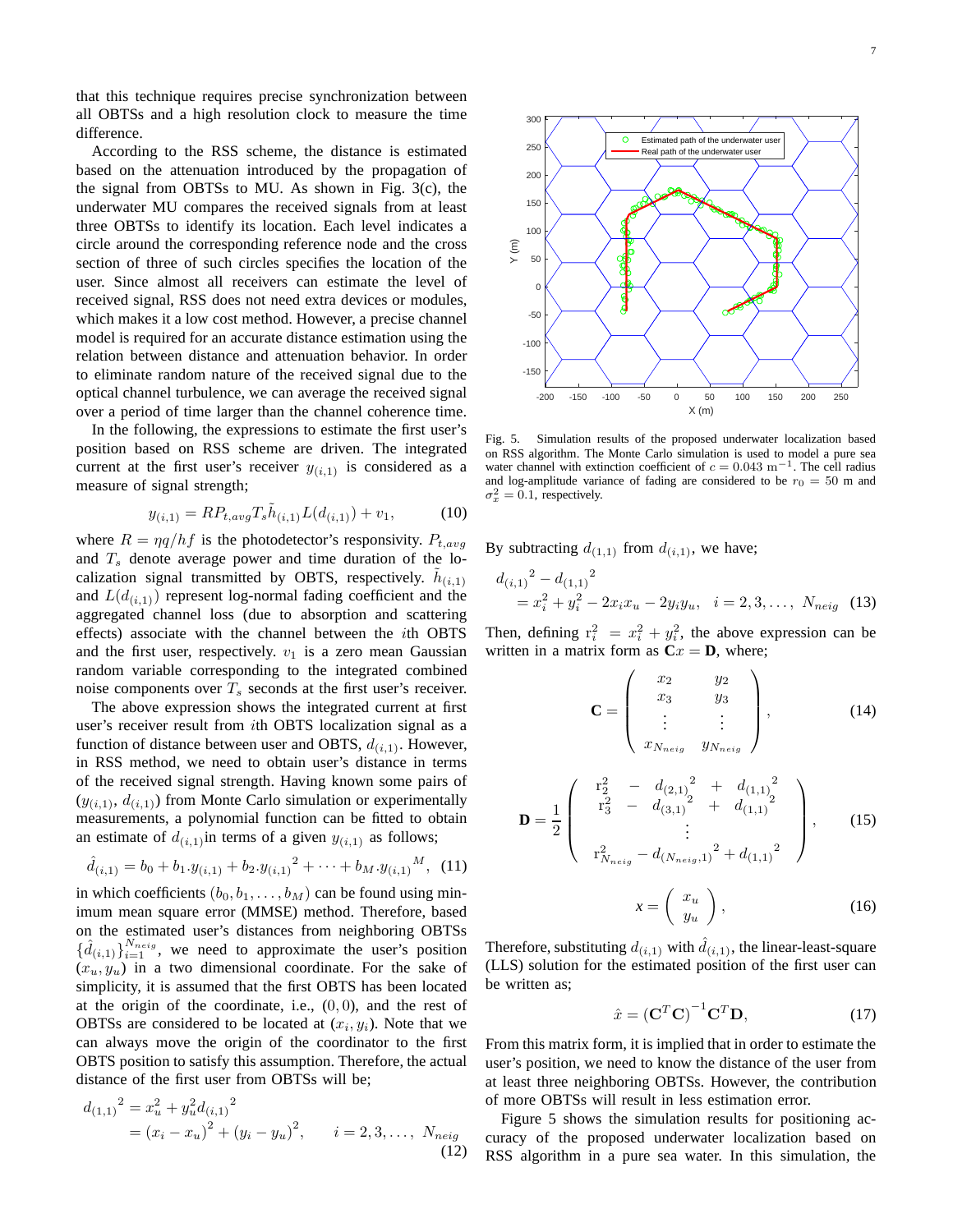

Fig. 6. (a) Blockage avoidance scenario; (b) cell-edge coverage concept; (c) parallel relaying; (d) spatial diversity.

 $(d)$ 

 $(c)$ 

underwater mobile user utilizes the expression in [\(11\)](#page-6-0) in order to estimate its distance from its seven neighboring OBTSs  $(N_{neig} = 7)$  based on the received signal of these OBTSs. Then, user applies the linear least square estimation in [\(17\)](#page-6-1) to approximate its position. Note that in Fig. 5, the deviation from the actual position of the user is result from the random nature of the turbulence-induced fading and additive noise.

# IV. POSSIBLE DESIGN CHALLENGES IN CELLULAR UW-OCDMA NETWORKS

In this section, we primarily discuss possible challenges in implementing cellular UW-OCDMA networks such as blockage avoidance, cell-edge coverage, power control, and limitation in total number of users. Then, we present appropriate solutions to address these challenges.

### *A. Blockage Avoidance*

In certain underwater areas, we may need real-time communication, while there is not any line of sight (LOS) link to any of OBTSs. In such cases, relay nodes can be employed with comparatively simple infrastructure to provide a reliable communication link between MUs and the nearby OBTS, as shown in Fig. 6(a). During uplink transmission, the MU transmits its signal to relay  $R_1$ , which is located in LOS with both OBTS and MU. The relay  $R_1$  applies specific processes (e.g., amplification, detection, or decoding) on the received signal, and then forwards the processed signal toward the OBTS. Reverse strategy can be adopted for downlink transmission. Furthermore, to achieve better performance, more relay nodes (e.g.  $R_2$  in Fig. 6(c)) can be employed to form a parallel relaying configuration. In this scheme, all relays can receive the same signal from OBTS and transmit them to the MU; or when channel state informations (CSI) are available at the OBTS, the relay with the most reliable channel can be selected.

# *B. Cell-Edge Coverage*

One of the most important issues in designing a cellular network is how the network can cover cell-edge users suffering from low received signal to noise ratios (SNRs). A promising approach is that all the neighboring OBTSs, which have relatively the same distance to the cell-edge MU, simultaneously transmit optical signal to the MU in order to form a multipleinput single-output (MISO) configuration (see Fig. 6(b)). Since different links can be considered as independent parallel channels, deployment of multiple transmitters (as shown in Fig. 6(d)) can substantially improve the system performance, particularly for highly turbulent channels. However, it requires perfect synchronization strategy among OBTSs to transmit data with appropriate time delays.

It can be shown the conditional BER of multiple-input multiple output (MIMO) UWOC system with equal gain combiner can be expressed as [\[11\]](#page-10-10);

$$
P_{be|b_0,\bar{H},b_k}^{(\text{MIMO})} =
$$
\n
$$
Q\left(\frac{\sum_{j=1}^{N_r} \sum_{i=1}^{N_t} \tilde{h}_{ij} \gamma_{i,j}^{(s)} - (-1)^{b_0} \sum_{j=1}^{N_r} \sum_{i=1}^{N_t} \tilde{h}_{ij}}{2\sqrt{N_r} \sigma_{T_b}}\right),
$$
\n
$$
(18)
$$

in which  $N_t$  and  $N_r$  are the number of transmitters and receivers, respectively.  $\vec{H} = (\tilde{h}_{11}, ..., \tilde{h}_{N_tN_r})$  is the fading coefficients vector in an  $N_t \times N_r$  MIMO system and  ${b_k}_{k=-L_{ij}}^0$  is the transmitted data sequence, where  $L_{ij}$  interprets the memory of the channel between the ith transmitter and the jth receiver. Each fading coefficient is assumed with log-normal distribution, i.e.,  $h_{ij} = \exp(2X_{ij})$  where  $X_{ij}$ has a Gaussian distribution with mean  $\mu_{X_{ij}}$  and variance  $\sigma_{X_{ij}}^2 = -\mu_{X_{ij}}$  [\[16\]](#page-10-15), [\[17\]](#page-10-16). Moreover,  $\gamma_{i,j}^{(s)} = R \int_0^{T_b} \Gamma_{i,j}(t) dt$ and  $\gamma_{i,j}^{(k)} = R \int_0^{T_b} \Gamma_{i,j}(t - kT_b) dt = R \int_{-kT_b}^{-(k-1)T_b} \Gamma_{i,j}(t) dt$ , where  $T_b$  is the bit duration time,  $\Gamma_{i,j}(t) = P_i(t) * h_{0,ij}(t)$  is the received optical signal from the  $i$ th transmitter to the  $j$ th receiver,  $P_i(t)$  is the transmitted optical pulse shape of the ith transmitter,  $h_{0,ij}(t)$  is the fading-free impulse response of the channel between the *i*th transmitter and the *j*th receiver (obtained from Monte Carlo simulations, in a similar approach to  $[2]$ ), and  $*$  represents the convolution operator. Additionally,  $\sigma_{T_b}^2$  is the variance of the zero mean Gaussian distributed integrated current of the jth receiver over each  $T_b$ seconds, corresponding to the combined noise components of the receiver [\[11\]](#page-10-10). Assuming the maximum channel memory as  $L_{\text{max}} = \max\{L_{11}, L_{12}, ..., L_{N_tN_r}\}\$ , the final BER of MIMO-UWOC system can be obtained by averaging over  $\bar{H}$  (through an  $(N_t \times N_r)$ -dimensional integral) as well as averaging over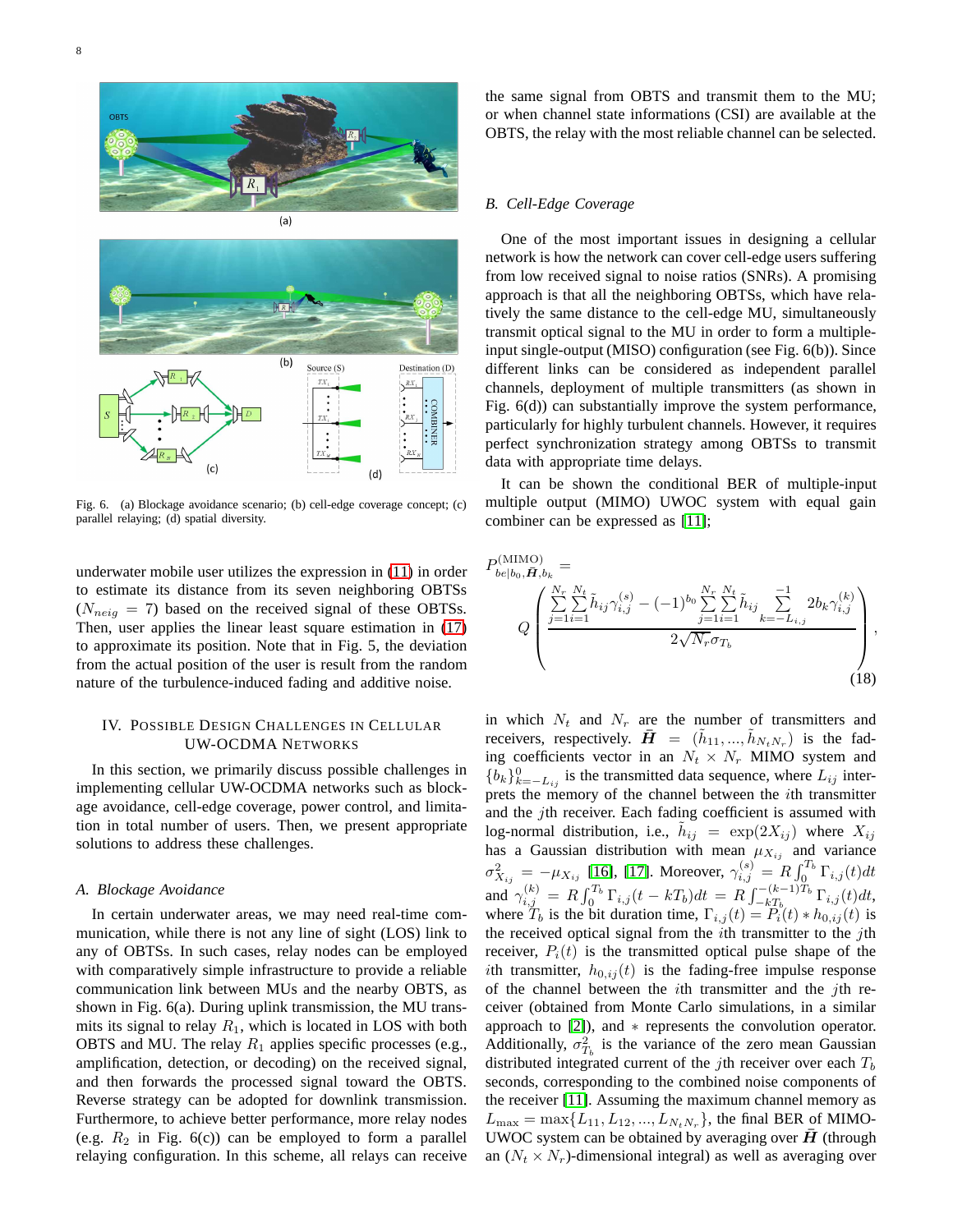

Fig. 7. Analytical results along with numerical simulations for performance of the system employing MISO configurations in coastal water channel; extinction coefficient  $c = 0.398 \text{ m}^{-1}$ , communication range  $r_0 = 25 \text{ m}$ , and transmission rate  $R_b = 1$  Gbps.

all 
$$
2^{L_{\text{max}}}
$$
 sequences for  $b_k$ s;  
\n
$$
P_{be}^{(\text{MIMO})} = \frac{1}{2^{L_{\text{max}}}} \sum_{b_k} \int_{\vec{H}} \frac{1}{2} \left[ P_{be|1, \vec{H}, b_k}^{(\text{MIMO})} + P_{be|0, \vec{H}, b_k}^{(\text{MIMO})} \right] f_{\vec{H}}(\vec{H}) d\vec{H},
$$
\n(19)

where  $f_{\bar{H}}(\bar{H})$  is the joint PDF of fading coefficients in  $\bar{H}$ . Furthermore, the  $(N_t \times N_r)$ -dimensional integral in [\(19\)](#page-8-0) can effectively be calculated through an  $(N_t \times N_r)$ -dimensional finite series using Gauss-Hermite quadrature formula [\[11\]](#page-10-10). It is worth mentioning that in the case of negligible ISI the average BER of MIMO-UWOC system simplifies to;

$$
P_{be,\text{ISI-free}}^{(\text{MIMO})} = \int_{\vec{H}} Q\left(\frac{\sum_{j=1}^{N_r} \sum_{i=1}^{N_t} \tilde{h}_{ij} \gamma_{i,j}^{(s)}}{2\sqrt{N_r} \sigma_{T_b}}\right) f_{\vec{H}}(\vec{H}) d\vec{H}.
$$
\n(20)

Performance of the system employing MISO configurations is simulated for two different values of log-amplitude variance of fading  $\sigma_x^2 = 0.01$  and  $\sigma_x^2 = 0.16$ . The simulation results depicted in Fig. 7 show a significant performance improvement by increasing the number of transmitters particularly for more turbulent channels.

# *C. Power Control*

Apart from the previous challenges, power consumption needs to be insightfully considered in designing the proposed UW-OCDMA network. MUs and OBTSs often use limited power supplies or need to reduce their corresponding costs. Power allocation is an important issue in underwater medium because this environment absorbs more energy in comparison with free space or fiber optics medium. Furthermore, increasing power beyond safety standards may harm underwater ecosystem.

In the first presentation of our proposed cellular UW-OCDMA in [\[6\]](#page-10-5), we assumed that each OBTS transmits a



<span id="page-8-0"></span>Fig. 8. Different power control schemes: (a) omnidirectional transmission; (b) partitioning the cell into sectors, where the number of sectors is  $N<sub>S</sub> = 6$ ; (c) allocating power according to the users' channel quality, where the number of rings is  $N_R = 3$ .

constant power omnidirectionally, *i.e.*, all LEDs mounted on OBTS are turned on to send information to MUs, regardless of the MUs' position in the cell. Moreover, the power allocated to each user was the same for all MUs, no matter how the channel quality of each user is (see Fig.  $8(a)$ ). However, this scheme is not efficient in terms of total energy consumption. To reduce the network required power, two algorithms are proposed in this section.

*1) Partitioning the cell into sectors:* In this algorithm, as shown in Fig. 8(b), we divide the LEDs and photodiodes mounted on OBTS into  $N<sub>s</sub>$  sectors and only one of these sectors will be active to communicate with each MU. To realize this scheme, the OBTS needs to know corresponding sectors in the cell in which each MU is located. For this purpose, each MU sends a beacon message towards OBTS in order to request for communication. The OBTS determines the MU's sector considering the fact that beacon message was received from which OBTS sections. As the user moves in the cell, location of the MU will be updated and consequently active section of OBTS will change.

*2) Allocating power according to the user's channel quality:* In this algorithm, instead of assigning equal power to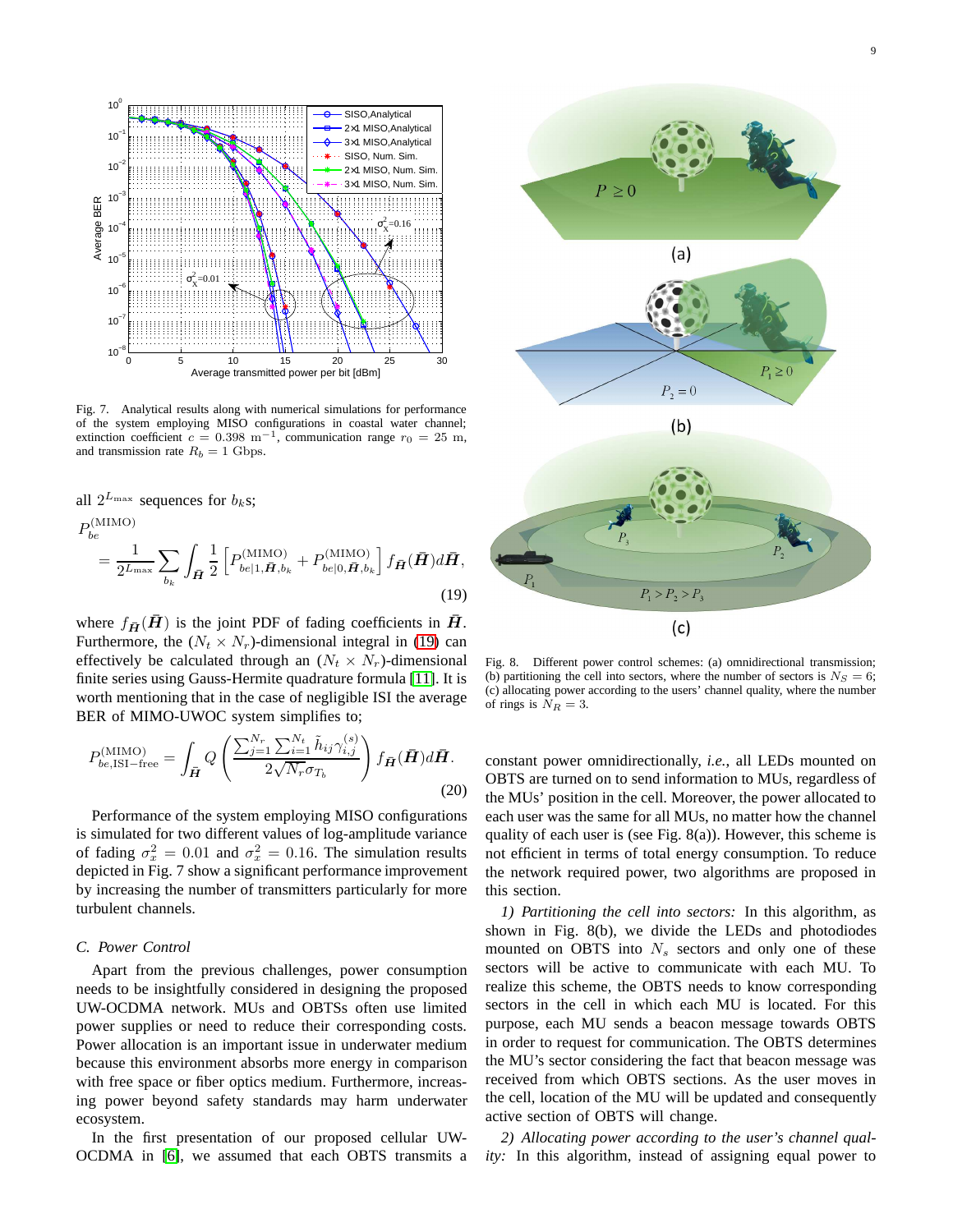10−1



power control algorithm in clear ocean channel. It is assumed that MUs are distributed uniformly in the cell. Simulation parameters are chosen as follows: extinction coefficient  $c = 0.151 \text{ m}^{-1}$ , number of users = 5, cell radius  $r_0 = 90$  m, OOC code length  $F = 50$ , OOC code weight  $W = 3$ , OOC's maximum cross-and autocorrelation  $\rho = 1$ , log-amplitude variance of fading depends on MUs' distance from the OBTS and varies between  $\sigma_x^2 = 0 \sim 0.14$ and effective diameter of receiver aperture  $D_0 = 20$  cm.

all MUs within the cell regardless of their channel quality, we can utilize MU's quantized channel information (QCI) to control the transmitting power and keep the bit error rate on a desired value in several points in the cell, as it is shown in Fig. 8(c). According to the MUs' distances to the OBTS and their channels quality, they will be divided into  $N_R$  rings and we allocate appropriate power to different rings. The advantage of using QCI instead of full CSI is that we can avoid enormous complexity of instantaneous calculations at OBTSs. The ability to change the transmission power of each user will also allow us to allocate power according to the requested service. For instance, those users requesting voice services, consume less power than those requesting video services.

The performance analysis of these two algorithms with details is explored in [\[18\]](#page-10-17). However, in Fig. 9, the second algorithm performance is demonstrated in terms of average transmitted power per bit. Three different schemes in Fig. 9 are as follows: allocating equal power to all MUs ( $N_R = 1$ ), dividing MUs to two, and three rings with respect to their channel quality ( $N_R = 2$  and  $N_R = 3$ ). The simulation results show a near 6dB gain in BER =  $10^{-6}$  when employing power control algorithm with  $N_R = 3$ .

### *D. Expanding Number of Supported Users*

In the proposed cellular UW-OCDMA network, the capacity of each OBTS, in terms of the number of covered MUs, depends on the number of OOC codes  $(N_c)$  in OCDMA system. There are two approaches for code assignment at the wireless front end, unique assignment of OOCs over the network or reusing OOCs in OBTSs. In the first approach, there is not any interference between neighboring OBTSs, while in the second one, neighboring OBTSs might interfere together, if they use OCDMA based Underwater Cellular Network



Fig. 10. (a) Code reuse in OCDMA and; (b) Wavelength/code reuse in WDM/OCDMA-based underwater cellular network'.

the same code set. Although in the first approach OBTSs do not interfere together, the capacity of the network is limited to  $N_c$ . Thus, reusing OOCs is an attractive solution to increase the capacity of underwater cellular network, provided that we resolve its interference issue.

In order to mitigate interference among neighboring OBTSs, OOCs are divided into three subsets,  $S_1, S_2$ , and  $S_3$ , and these subsets are assigned to OBTSs such that neighboring OBTSs have different OOC sets. Fig. 10(a) illustrates the proposed OOCs assignment. In this approach, the capacity of cellular network is  $\frac{N_c}{3} N_{\text{OBTS}}$ , where  $N_{\text{OBTS}}$  denotes the number of OBTSs. The number of channels at the wireless front end can be further increased by integrating OCDMA with wavelength division multiplexing (WDM) scheme (WDM/OCDMA). Let  $N_w$  denote the number of available wavelengths in WDM system, then  $N_w$  wavelengths are divided into three subsets, whereby the subsets are assigned to neighboring OBTSs. In Fig. 10(b), the channel assignment in the proposed WDM/OCDMA-based underwater cellular network is depicted. We note that by using WDM technique the capacity of underwater cellular network is increased to  $\frac{N_w}{3} N_c N_{\text{OBTS}}$ . It is worth mentioning that in OCDMAbased system wireless channels are identified with OOCs  $(C_i)$ , whereas in WDM/OCDMA counterpart each channel is specified with wavelength/OOC pair  $(\lambda_i, C_i)$ .

Although WDM/OCDMA-based system provides higher capacity, it needs more complicated hardware in both OBTS and MU. Instead of single band transceivers employed in the OCDMA scheme, in WDM/OCDMA counterpart, multiwavelength transceivers are required.

# V. CONCLUSIONS

In this paper, an overview of characteristics, challenges and potentials of the cellular underwater wireless optical code division multiple-access (UW-OCDMA) network based on